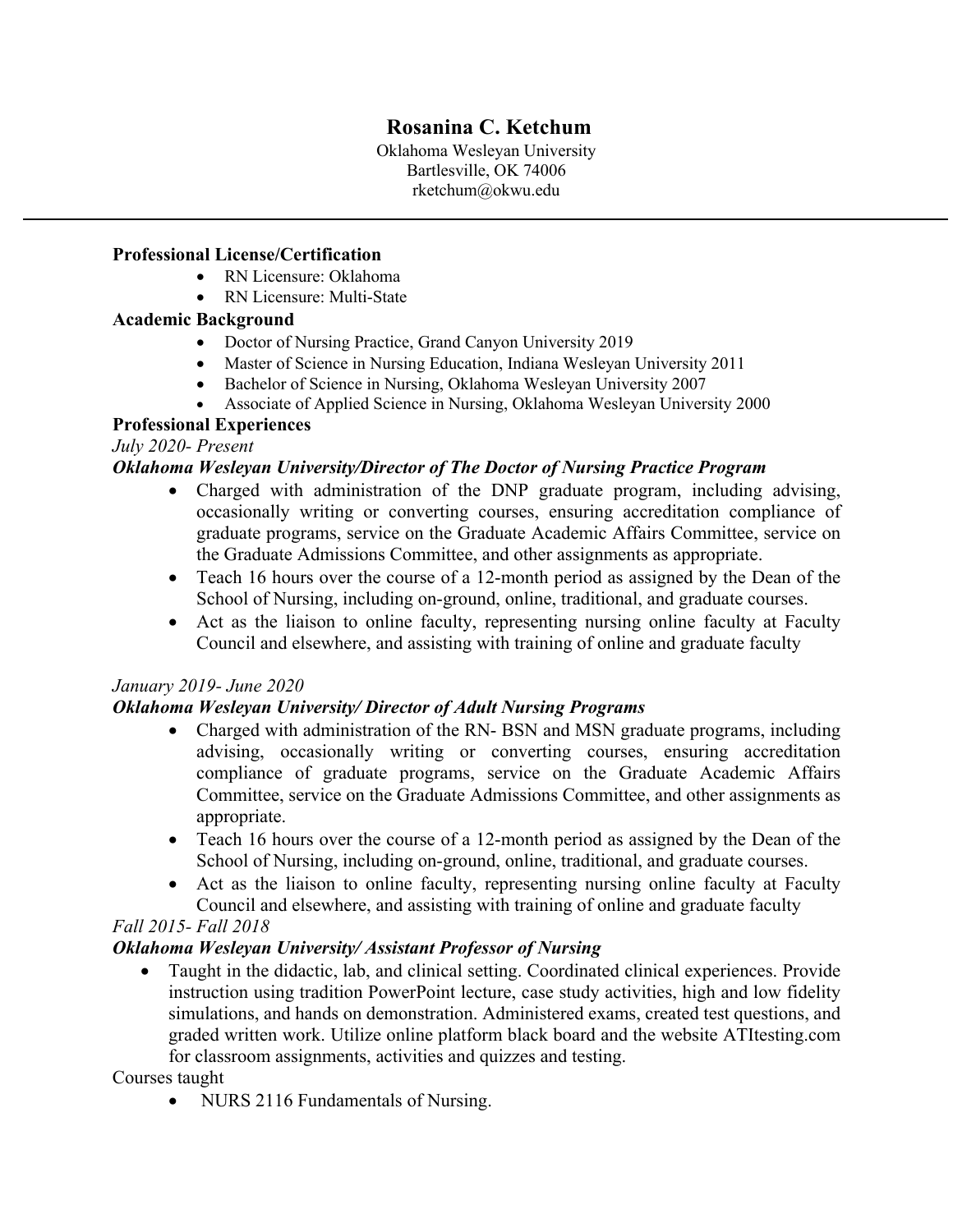- NURS 3815Nursing Care of the Ill Adult..
- NURS 2224 Nursing Care of the Elderly.
- NURS 3932 Nursing Care of the Childrearing family.
- NURS 3523 Spiritual Aspects of Nursing.

## *Spring 2013-Spring 2015*

### *Roger State University/ Lab Coordinator*

• Taught in the campus skills lab. Providing instruction on clinical skills using traditional lecture, simulation (live actor and high fidelity), and hands on demonstration. Created test questions over content and designed final practicum of medication administration. Utilize platform of Angel throughout this course for administering exams, discussion boards, assigning reading and presentations, and providing class syllabus. Facilitated school of nursing simulation days.

### Courses activities taught

- NURS 1117 Foundations of Nursing Practice (lab).
- NURS 1228 Therapeutic Intervention I (simulation).

## *Fall 2011-Spring 2013*

### *Roger State University/ Instructor of Nursing*

• Team taught in the didactic portion of the course utilizing case studies, group work, traditional lectures, and oral questioning to facilitate learning. Coordinated course work and clinical requirements with clinical instructors and facilities. Administered exams, created test questions, and graded presentations. Taught clinical in the long term care setting. Utilize platform of Angel throughout this course for administering exams, utilizing discussion boards, assigning reading and presentations, and providing class syllabus.

### Course Taught

- NURS 1117 Foundations of Nursing Practice.
- NURS 1228 Therapeutic Intervention I.
- NURS 2138 Therapeutic Interventions II.
- NURS 2246 Nursing in a Complex Environment.

### *Spring 2011*

### *Oklahoma Wesleyan University/ Adjunct Professor*

• The instructor of the didactic portion of the course. Utilized case studies, simulations with SIMMAN, special speakers, traditional lectures, and oral questioning to facilitate learning. Coordinated course work and clinical requirements with clinical instructors and facilities. Administered exams and graded presentations.

### Course Taught

- NURS 4826 Nursing Care of the Adult in Crises.
- NURS 3923 Nursing Care of the Childrearing family.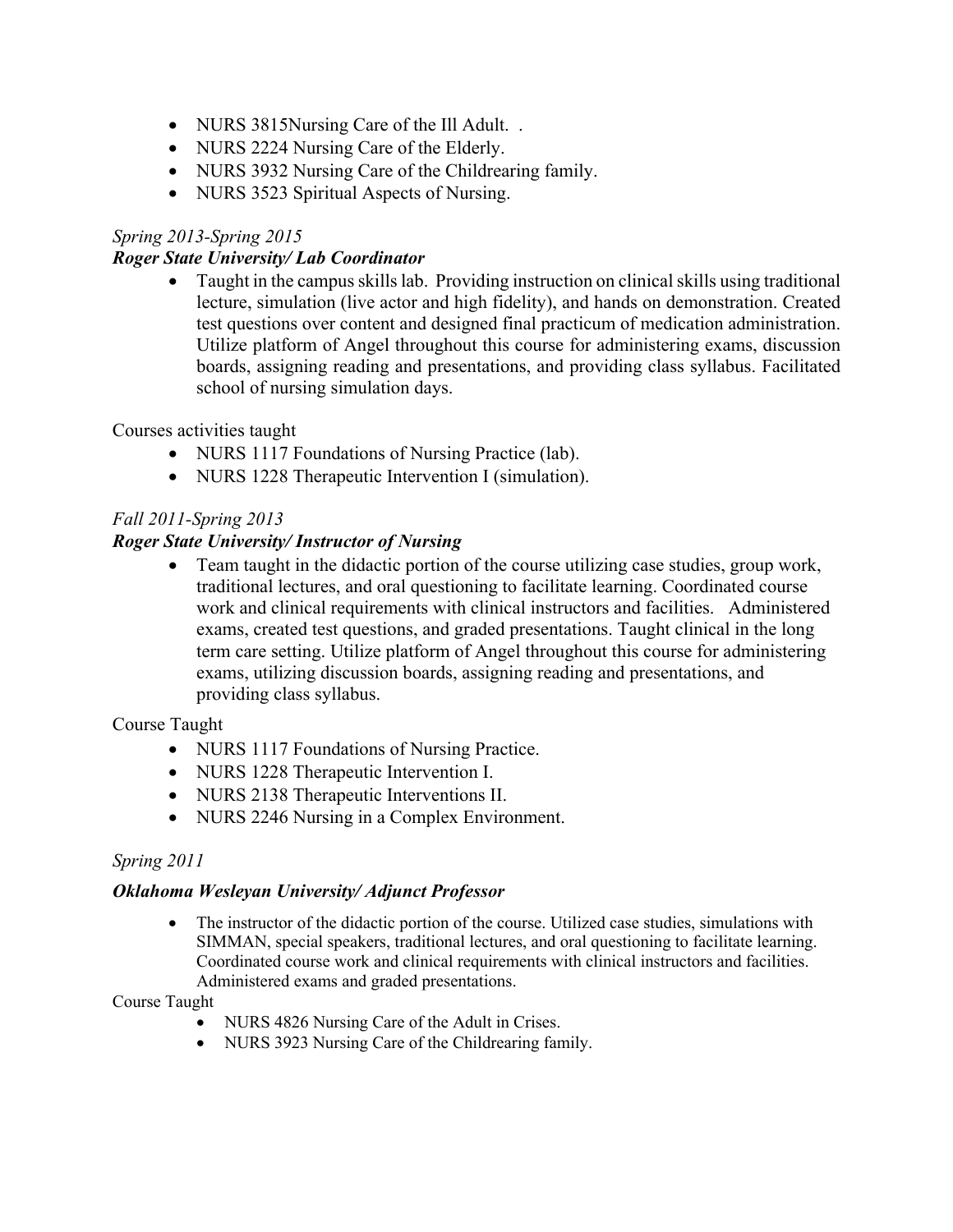#### *Fall 2010*

#### *Oklahoma Wesleyan University/ Teaching Practicum*

- Completed 17.5 hours onsite teaching in *Nursing in Missions*, *Fundamentals of Nursing*, and *Fundamentals of Nursing lab*. Utilized teaching methods such as traditional lecture, oral questioning, group case studies, classroom discussions, and demonstration and return demonstrations. Graded papers and oral presentations.
- Completed 17.5 hours of online teaching in *Nursing Informatics* and *Informatics in Nursing*. Students included both traditional BSN students as well as BSN to RN. Participated in online discussion, grading of papers and power point presentations.
- Completed 35 practicum project hours. Assisted in the preparation for the Oklahoma Board of Nursing accreditation survey visit. The project consisted of preparing several of the numbered displayed items in the resource room for the Oklahoma Board of nursing survey visit. The display items included samples of student projects or papers, samples of clinical written assignments for each clinical course, auditing of student files and faculty files. Chen's Theory Driven Model was the guiding framework of the project with particular attention to the *Implementation of Environment Evaluation* portion of the model.

#### *2009- 2012*

#### *Jane Phillips Medical Center/ PRN Staff Nurse, Medical Surgical and Medical Telemetry Unit*

- Provide direct patient care including patient assessments, medication administration, patient education, and contact patient providers for appropriate care
- Make patient and staff bed assignments on an as needed basis
- Filled in for Team Leader as needed

#### *2007- 2009*

#### *Jane Phillips Medical Center/ Team Leader, Medical Telemetry Unit*

- Coordinated bed and staff assignments
- Resource for staff members regarding patient care and facility policies
- Provide direct patient care as needed
- Assisted other staff with any patient care needs such as education, admission assessments, and discharge instructions
- Liaison between other nurses, patients, and physicians as needed

#### *2001-2007*

#### *Jane Phillips Medical Center/ Staff Nurse, Medical Surgical Unit*

- Provided direct patient care including patient assessments, medication administration, patient education, and contact with the patient physician for appropriate care
- Made patient and staff bed assignments on an as needed basis
- Filled in for Resource/Team Leader as needed

#### *2000-2001*

#### *Jane Phillips Medical Center/ Staff Nurse, Outpatient/Pediatric/Medical Unit*

• Provided direct patient care of adult and pediatric client, including patient assessments, medication administration, patient education, and contact with the patient physician for appropriate care of the adult and pediatric patient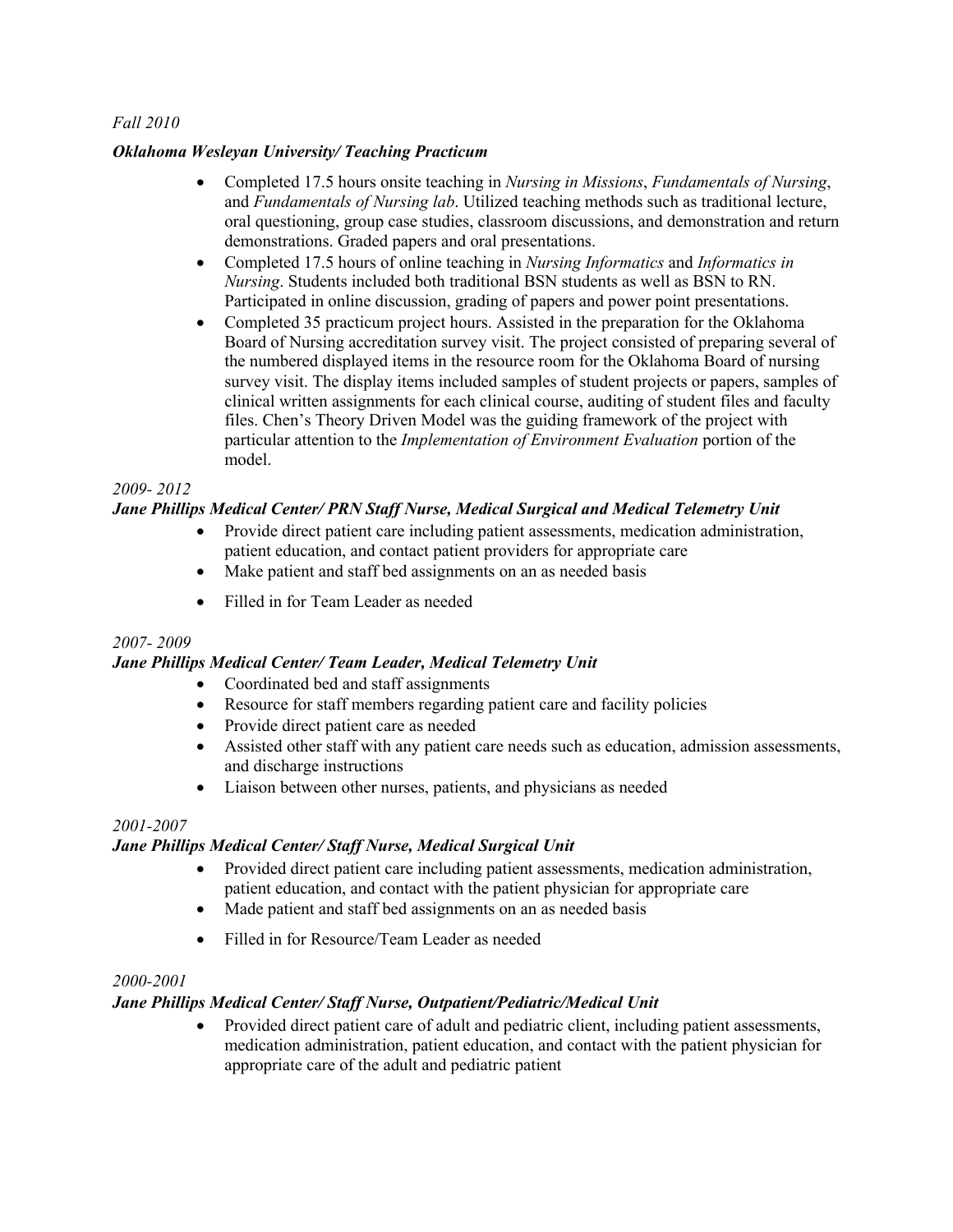- Administered blood products and intravenous infusions to outpatients and provided them with appropriate discharge instructions.
- Rotated with other RN's as Resource Nurse.

#### *2000*

#### *Jane Phillips Medical Center/ Staff Nurse, Medical Surgical Unit*

- Provided direct patient care including patient assessments, medication administration, patient education, and contact with the patient physician for appropriate care of the adult
- Collaborated with LPNs on care plans and physical assessments
- Rotated with other RN's as Resource Nurse

#### **Research and Publications**

- Ketchum, R. (2019). *Increasing Self-Efficacy to Assist Intimate Partner Violence Victims Using Staff Directed Education* (doctoral direct practice improvement project). Grand Canyon University, AZ**.**
- Ketchum, R.C. (2011). *A Study of Booster Seat Education in an Elementary School Setting.* Unpublished master's thesis, Indiana Wesleyan University, Marion IN.

#### **Presentations**

- Ketchum, R. (2020, February). *Work as Ministry*. Presentation to the Lewis Fellowship at Oklahoma Wesleyan University.
- Ketchum R. (2019, September). *Addressing IPV for Health Assessments*. Presentation to students in a Health Assessment course at Oklahoma Wesleyan University.
- Ketchum, R. (2019, June). *Addressing Intimate Partner Violence*. Presentation to staff at a pregnancy resource center.
- Ketchum, R. (2019, May). *Reflections of a Career as a Faith-Based Nurse.* Presentation at the Nursing Pinning Ceremony at Oklahoma Wesleyan University.

#### **Professional Attributes**

- Preceptor for Master level students from University of Cincinnati and Capella University
- Utilized the online platforms Angel, Blackboard, and Brightspace. Familiar with setting up and administering exams, uploading content, and managing the calendar within these platforms.
- Mentored/Orientated inexperienced staff and nurse externs in the adult medical surgical setting
- Assisted in the planning and providing of in-services to other staff members
- Designed education bulletin boards and algorithms for the medical unit.
- Authored unit specific staff education sheets.
- Served on various committees
- Implemented unit based QI project to improve patient outcomes

### **Community Involvement**

- Fitness Instructor at Richard Kane YMCA, Bartlesville Public Library, Bartlesville Wellness Center, and Sooner Park Wesleyan Church
- Volunteer at the Cottage Hope Life Love
- **Senior Checker**-Facilitates Car seat checkup events with Safe Kids and the Fire department (2010-2014.)
- **CONCERN**, Car seat installation and education for low income families (2010-2011)